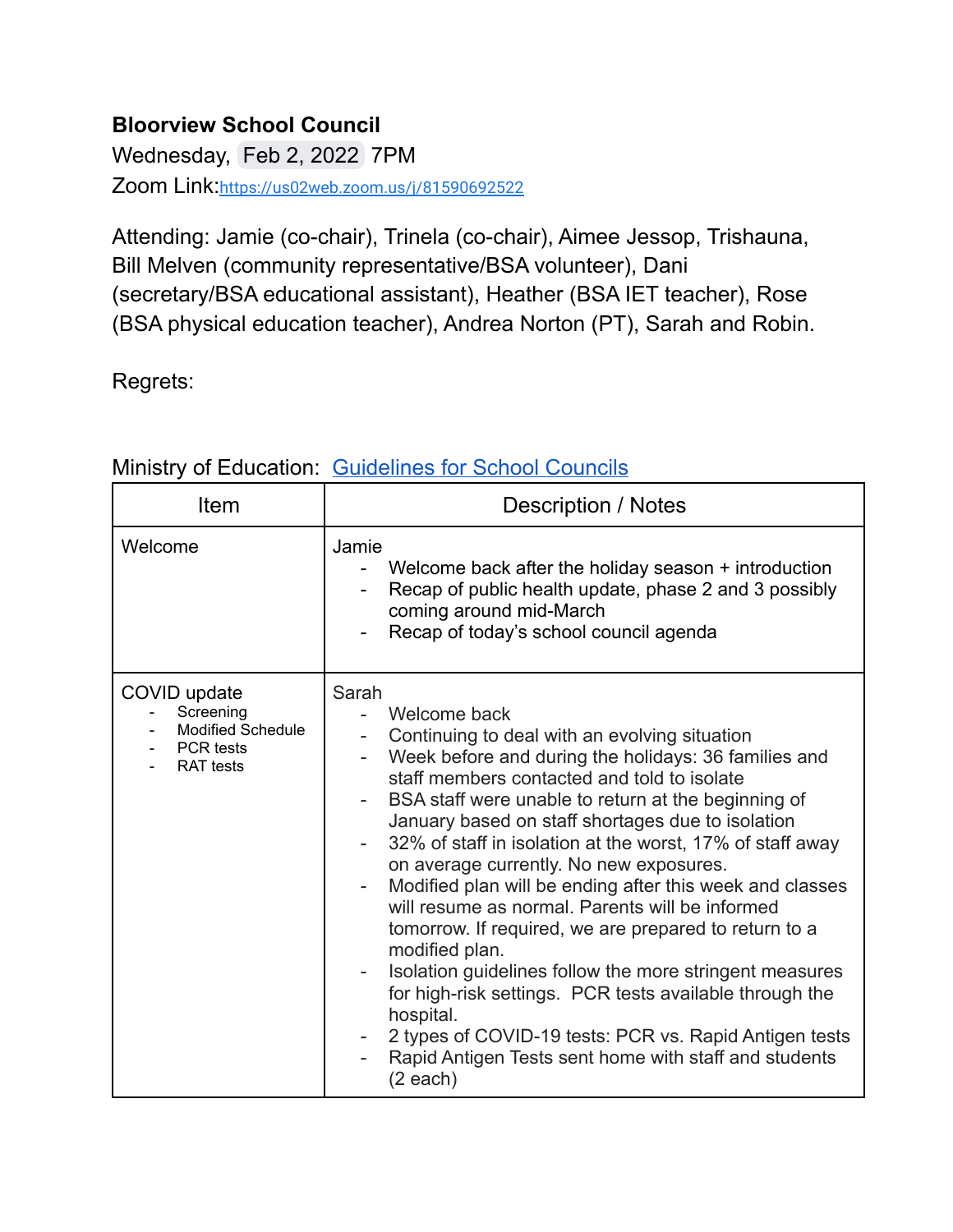|                                                                                                                                                                                                                         | Positive Rapid Antigen Tests are considered valid and<br>should be taken as positive<br>If Rapid Antigen Tests are used for BSA students,<br>Melissa (office admin) will send home more. Request<br>extra if other members of the household have used<br>them.<br>Sarah meets with the Holland Bloorview pandemic team<br>once a week for updates                                                                                                                                                                                                                                                                                                                                                                                                                                               |
|-------------------------------------------------------------------------------------------------------------------------------------------------------------------------------------------------------------------------|-------------------------------------------------------------------------------------------------------------------------------------------------------------------------------------------------------------------------------------------------------------------------------------------------------------------------------------------------------------------------------------------------------------------------------------------------------------------------------------------------------------------------------------------------------------------------------------------------------------------------------------------------------------------------------------------------------------------------------------------------------------------------------------------------|
| <b>School Year Calendar</b><br>Consultation                                                                                                                                                                             | Sarah<br>As a school authority we have all the rights and<br>responsibilities of a school board, including setting the<br>upcoming school calendar for 2022/2023<br>Sarah has shared the Draft of the upcoming school year<br>with council members<br>3 of the Professional Activity (PA) Days content is<br>ministry mandated, though we choose when they occur.<br>We are proposing a PA Day before Labour Day for staff<br>medical training. This differs from the Toronto School<br>Board, which has theirs on the final day of the school<br>year. This only impacts educators and it will not impact<br>families.<br>Parents will continue to have family visits the first week<br>of school and be invited on site for medical<br>demonstrations prior to school beginning for students. |
| <b>Special Education Plan</b>                                                                                                                                                                                           | Sarah<br>Special Education plan to be revised annually. Thorough<br>and systematic revision to be held this year.<br>Asking for 1 or 2 parents to review. Jamie & Trinela<br>volunteered. Thank you, Jamie & Trinela.<br>Special Education Advisory Committees (SEAC) are<br>consulted in typical school boards. School Authorities,<br>under section 68, are not mandated to have a SEAC<br>committee.                                                                                                                                                                                                                                                                                                                                                                                         |
| Principal/Vice-Principal<br>Report<br>Spiral Gardens and<br>"You Dance<br>Movement".<br>Indigenous Elder<br>visits on hold.<br>Recent PA Day<br>professional<br>development.<br>Reporting.<br><b>Transition process</b> | Robin<br>Welcome back<br>Spiral Garden: arts programming for our students<br>through Holland Bloorview's indoor studio space<br>Final week of spiral garden is this week<br>۰<br>A few disruptions to the spiral garden schedule (COVID,<br>etc.), makeup sessions have been made<br>Indigenous Elder Bob visits have been currently put on<br>hold<br>Parent curiosity regarding what staff do during PA Days                                                                                                                                                                                                                                                                                                                                                                                  |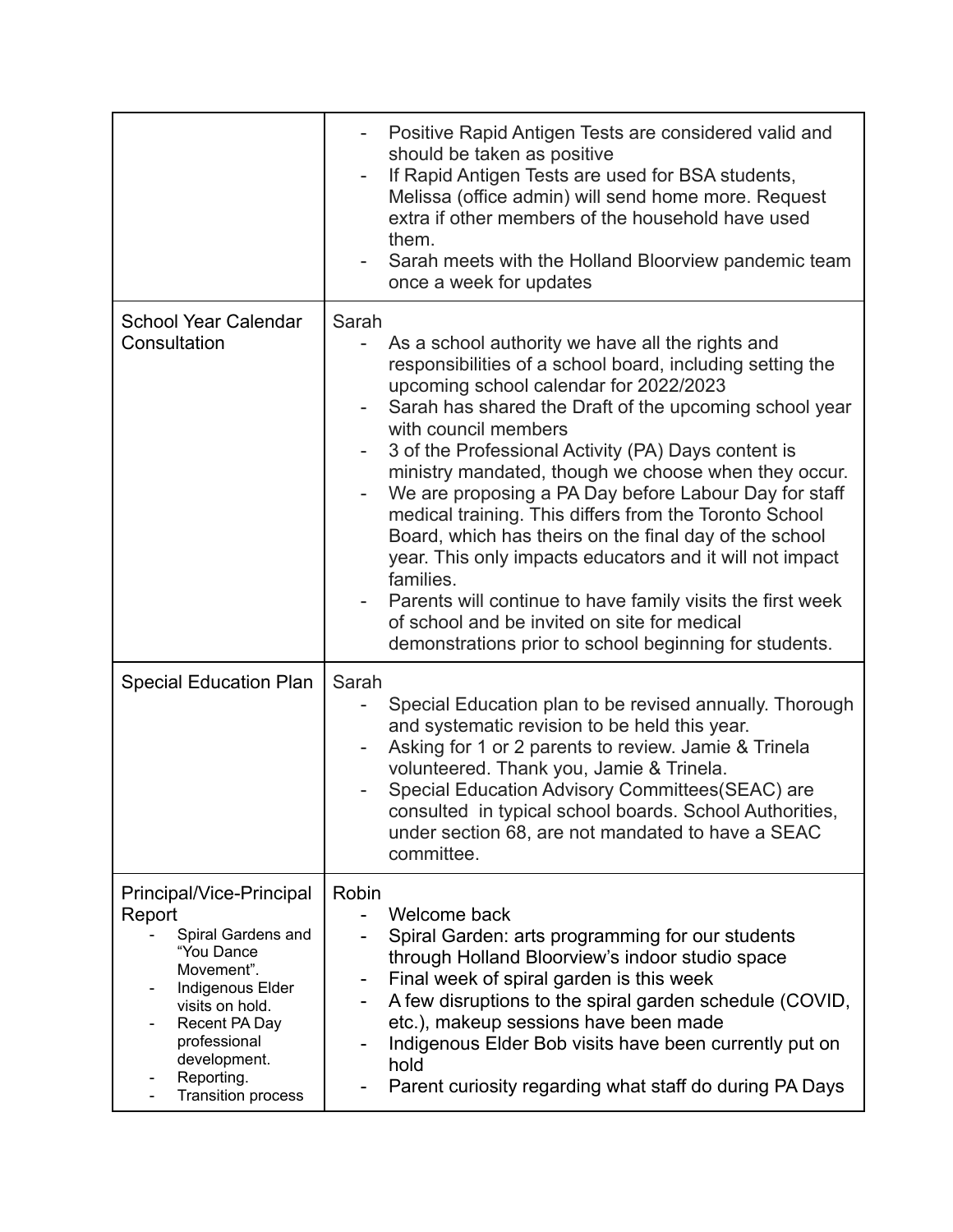| for IET students.    | Recap of previous PA Day: support staff participated in<br>several PD sessions focusing on the registration<br>process for IET students (Wendy: medical information,<br>Margot: bussing/important information, Andrea: therapy,<br>Moira: speech)<br>Support Staff took part in a half day course entitled<br>'Play-based learning; supporting students with autism'<br>Term 1 reporting February 15: grade 1 report cards,<br>communication of learning for kindergarten<br>Next week families will receive information regarding<br>parent/teacher conferences (February 17, and the<br>morning of February 18)<br>You Dance: partnership with The National Ballet. On site<br>in the past, currently held virtually. They offer us funded<br>sessions for classes, Anne Marie is our instructor. A<br>number of classes have signed up and participated.<br>Some sessions happen during instruction time, some<br>happen during DPA (second half of lunch).<br>Transition process for IET students is underway<br>Transition plans are created for students in grade 1 and<br>students transitioning out |
|----------------------|-------------------------------------------------------------------------------------------------------------------------------------------------------------------------------------------------------------------------------------------------------------------------------------------------------------------------------------------------------------------------------------------------------------------------------------------------------------------------------------------------------------------------------------------------------------------------------------------------------------------------------------------------------------------------------------------------------------------------------------------------------------------------------------------------------------------------------------------------------------------------------------------------------------------------------------------------------------------------------------------------------------------------------------------------------------------------------------------------------------|
| Other<br>- Questions | When is the actual Spiral Garden opening?<br>Sarah: hoping to open this spring, renovation is of the<br>actual garden to be more accessible.<br>Sarah: typical budget includes field trips. Considering<br>paying for another set of spiral garden sessions in the<br>spring using the field trip budget.                                                                                                                                                                                                                                                                                                                                                                                                                                                                                                                                                                                                                                                                                                                                                                                                   |
|                      | Inquiry about the swimming program for students<br>Sarah: no information currently regarding resuming the<br>IET swim program. The issue is being unable to wear<br>masks in the pool.                                                                                                                                                                                                                                                                                                                                                                                                                                                                                                                                                                                                                                                                                                                                                                                                                                                                                                                      |
|                      | Inquiry if insights and information from school council<br>are communicated to families<br>Sarah confirmed it is                                                                                                                                                                                                                                                                                                                                                                                                                                                                                                                                                                                                                                                                                                                                                                                                                                                                                                                                                                                            |
|                      | No further council member questions for Sarah & Robin.                                                                                                                                                                                                                                                                                                                                                                                                                                                                                                                                                                                                                                                                                                                                                                                                                                                                                                                                                                                                                                                      |
|                      | Final remarks from Chairs:<br>Addressed a conversation on the BSA parent Facebook<br>group (this group is not managed by BSA staff or admin)<br>regarding parents being upset about the late return to<br>in-person classes in January<br>If parents have concerns, such as those regarding                                                                                                                                                                                                                                                                                                                                                                                                                                                                                                                                                                                                                                                                                                                                                                                                                 |